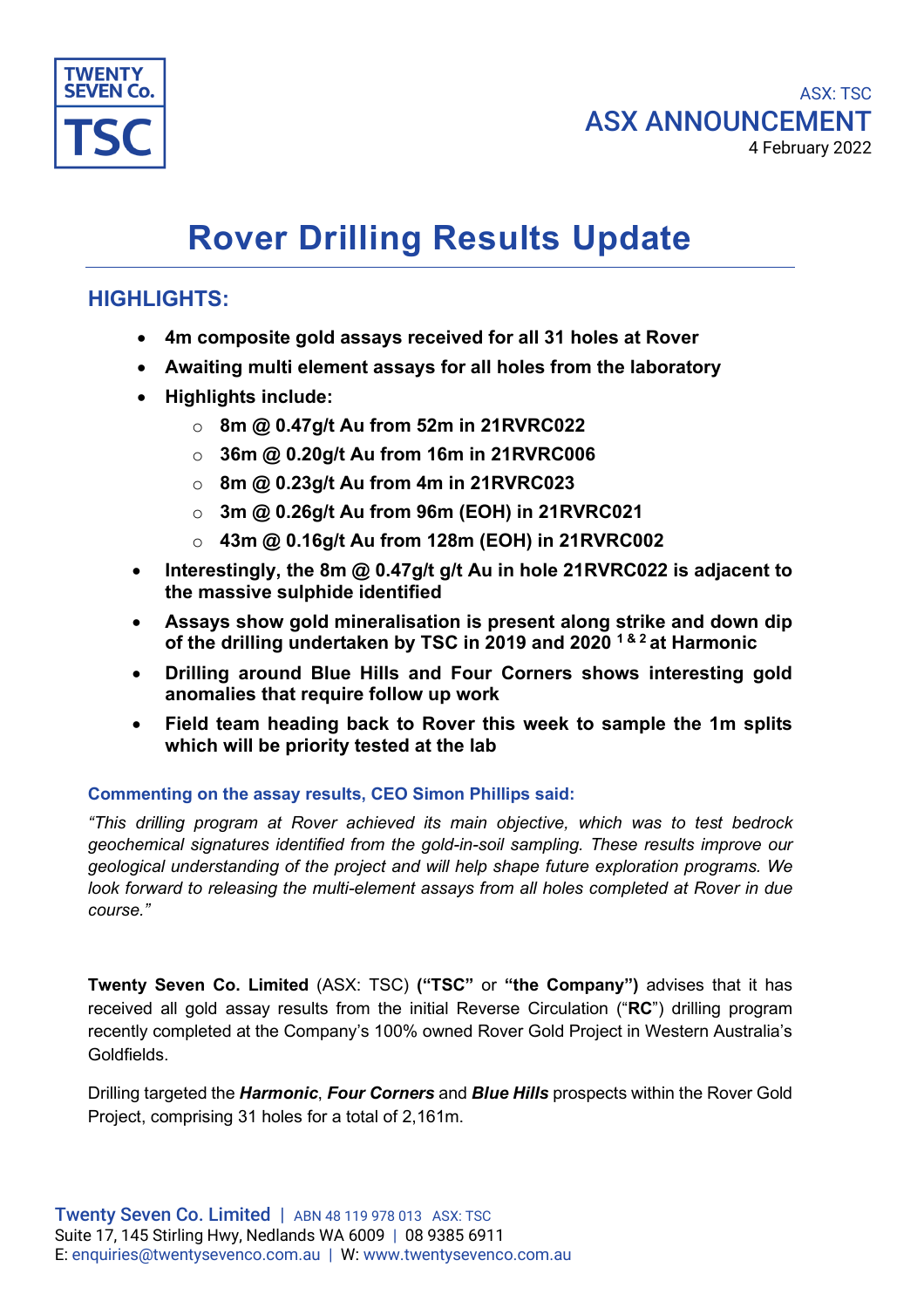#### **Highlights from the drilling include:**

- 8m @ 0.47g/t from 52m in 21RVRC022
- 36m @ 0.20g/t from 16m in 21RVRC006
- 8m @ 0.23g/t from 4m in 21RVRC023
- 3m @ 0.26g/t from 96m (EOH) in 21RVRC021
- 43m @ 0.16g/t from 128m (EOH) in 21RVRC002

The intersection in hole 21RVRC002 appears to correlate well with the mineralisation identified in the 2019 drilling undertaken at Harmonic which is down dip, and hole 21RVRC006 shows very good correlation with holes 19RVRC009 and 10 and 20RVRC057 and 58 which are 50m along strike to the south.

Interestingly, all areas drilled in this field campaign show anomalous gold which reinforces the potential for Rover to host significant gold mineralisation.



*Figure 1: Prospect map with 6 holes around Harmonic and 25 holes at Blue Hills and Four Corners*

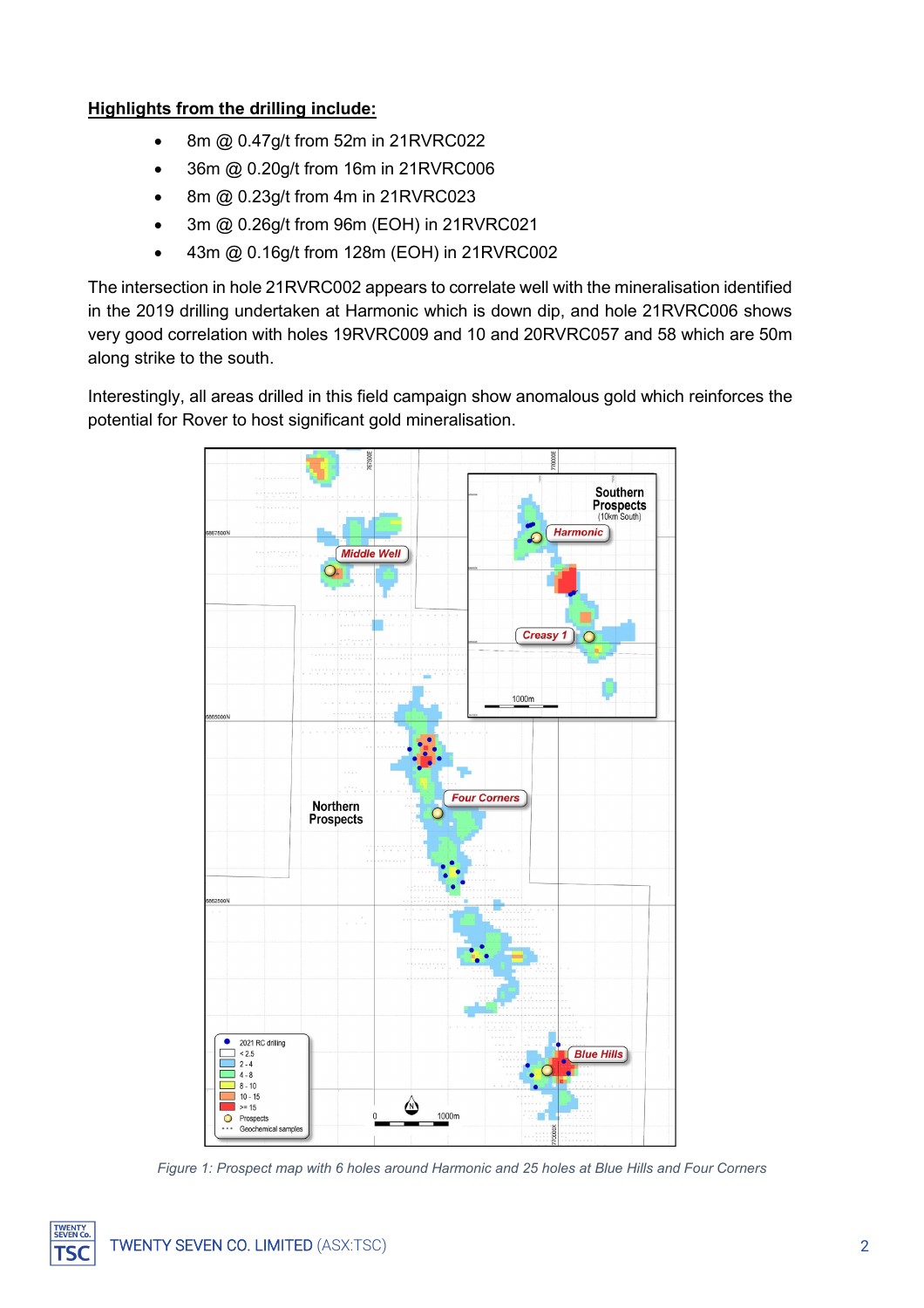# **Ongoing Exploration and Next Steps**

Given that all areas drilled appear to show elevated gold, those drill results highlight the potential for Rover to host significant gold mineralisation yet to be identified. Further work will be undertaken to ascertain that potential. As mentioned previously, the 1m splits will be sampled this week and thereafter be assayed as a priority to ascertain the full outcomes of the 2021 drilling program.

#### **Reference**

- *1. ASX: TSC 3rd February 2020 –Re-assays, up to 14g/t gold, enable priority drill targets to be finalised and verify VMS signature at Rover Project*
- *2. ASX: TSC 21st October 2020 – Gold from surface intersected at Harmonic*

The Board of Twenty Seven Co. Limited authorised the release of this announcement to the ASX.

#### For further information please contact:

Phone: (08) 9385 6911 Phone: (08) 9385 6911 Mobile: + 61 411 883 450 Mobile: + 61 407 994 507 Email: sphillips@twentysevenco.com.au

**Simon Phillips**<br>CEO **Rohan Dalziell**<br>CEO **Rohan Dalziell CEO Non-executive Chairman**

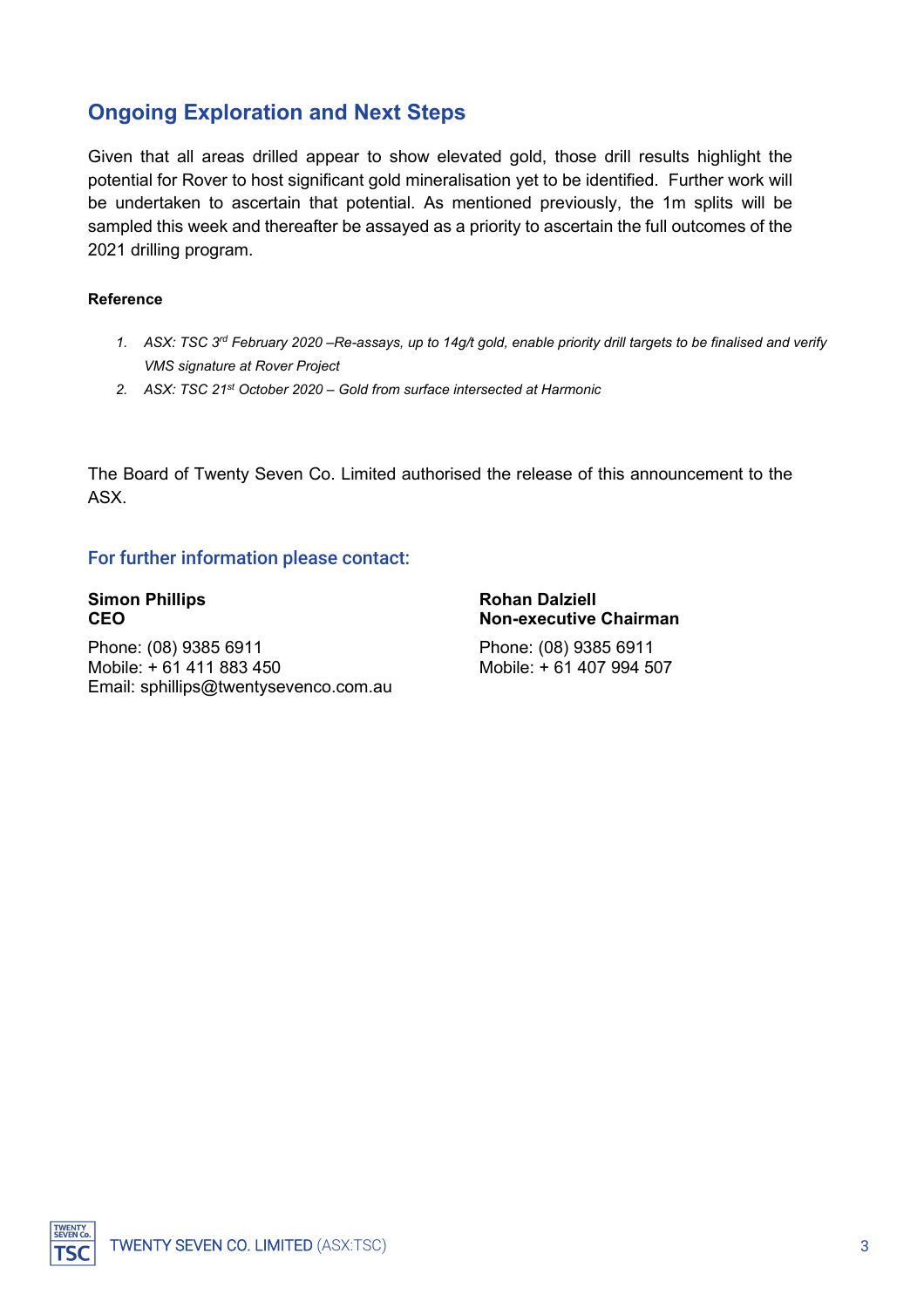#### Competent Person's Statement

The information in this report relates to historical mineral exploration results and is based on work reviewed and compiled by Mr. Stephen F Pearson, a Competent Person and Member of the Australasian Institute of Mining and Metallurgy and the Australian Institute of Geoscientists. Mr Pearson is a beneficiary of a trust which is a shareholder of TSC. Mr. Pearson is a Senior Geologist for GEKO-Co Pty Ltd and contracted to the Company as Exploration Manager and has sufficient experience relevant to the style of mineralisation and type of deposit under consideration and to the activity that he is undertaking to qualify as a Competent Person as defined in the 2012 Edition of the 'Australasian Code for Reporting of Exploration Results, Mineral Resources and Ore Reserves'. Mr. Pearson consents to the inclusion in this report of the information in the form and context in which it appears. The Australian Securities Exchange has not reviewed and does not accept responsibility for the accuracy or adequacy of this release. Cautionary Statement – Historical exploration results reported in this announcement are based on data reported in historical reports rather than data that has been produced by Twenty Seven Co. Limited; - Historical exploration results have not been reported in accordance with the JORC Code 2012; - A Competent Person has not done sufficient work to disclose the historical exploration work in accordance with JORC 2012; - It is possible that following further evaluation and/or exploration work that the confidence in the historical exploration results may be reduced when reported under JORC Code 2012; - Nothing has come to the attentionof the acquirer that causes it to question the accuracy or reliability of the former owners' historical exploration results, but – The acquirer has not independently validated the former owners' historical exploration results and therefore is not to be regarded as reporting, adopting or endorsing those historical results.

#### About Twenty Seven Co. Limited

Twenty Seven Co. Limited (ASX: TSC) is an ASX-listed explorer. TSC's Australian assets comprise two tenure groupings detailed briefly as follows:

#### WA Archaean Gold assets:

- **Mt Dimer Project:** is made up of mining lease M77/515 and exploration license E77/2383. The project is highly prospective for Archean gold. The recent soil geochemical sampling undertaken over the exploration license to the west of the MDML shows the potential for further mineralisation to be defined within the greater project area.
- **Yarbu Project:** This project is located on the Marda Greenstone belt ~ 80km to the northwest of the Mt Dimer Project. Yarbu consists of three exploration licenses (E77/2442, E77/2540 and E77/2539) which cover approximately 223sq km and are highly prospective for Archean gold deposits.
- **Rover Project:** TSC's 100% owned Rover project is located near Sandstone in a base metals and gold mineral rich area associated with Archean greenstone belts. Rover Project is a large 460sqkm tenure package covering two linear Archean greenstones, with a combined length of around 160km. Historically the area is underexplored and is currently undergoing a resurgence in exploration.

#### NSW Iron Oxide-Copper-Gold and tin assets:

- **Midas Project:** is prospective for Iron Oxide Copper Gold (IOCG) and is located 40km NE of Broken Hill.
- **Perseus Project:** is prospective for Iron Oxide Copper Gold (IOCG) and historically has been underexplored and is located ~50km west of Broken Hill.
- **Trident Project:** is prospective for Iron Oxide Copper Gold (IOCG) and tin and is located ~35km north-east of Broken Hill.

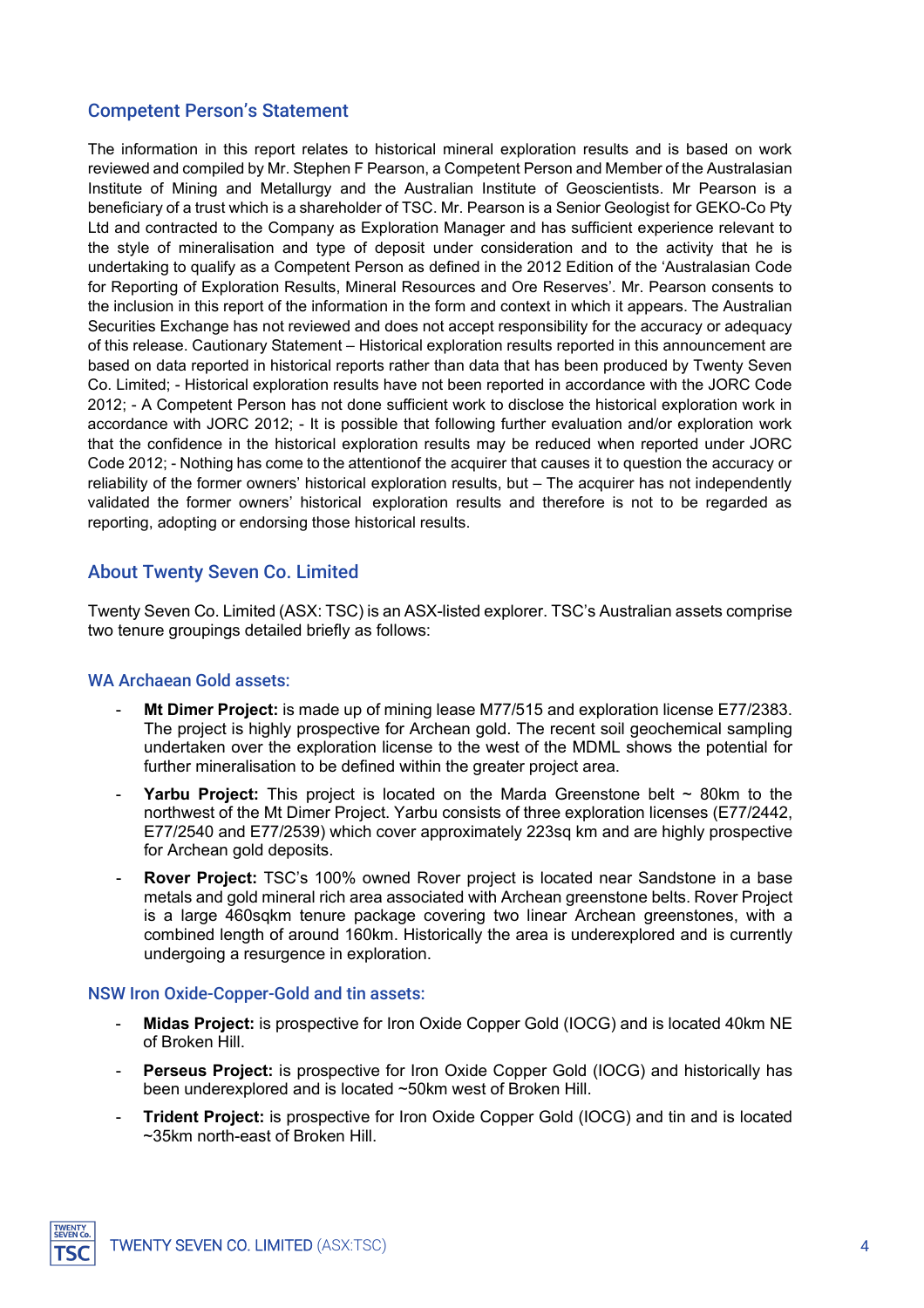# Appendix 1 Drilling Summary

| <b>Project</b>      | <b>Hole ID</b> | <b>Easting</b> | <b>Northing</b>                         | <b>RL</b> | <b>From</b><br>(m) | To $(m)$ | Au_ppm     |
|---------------------|----------------|----------------|-----------------------------------------|-----------|--------------------|----------|------------|
|                     |                |                | Rover drilling with a 0.1g/t Au cut off |           |                    |          |            |
| <b>Harmonic</b>     | 21RVRC001      | 775425.789     | 6848687.841                             | 435.461   | $\mathbf 0$        | 60       | <b>NSR</b> |
| <b>Harmonic</b>     |                |                |                                         |           | 60                 | 64       | 0.11       |
| <b>Harmonic</b>     |                |                |                                         |           | 64                 | 68       | 0.23       |
| <b>Harmonic</b>     |                |                |                                         |           | 68                 | 76       | <b>NSR</b> |
| <b>Harmonic</b>     |                |                |                                         |           | 76                 | 80       | 0.36       |
| <b>Harmonic</b>     |                |                |                                         |           | 80                 | 92       | <b>NSR</b> |
| <b>Harmonic</b>     |                |                |                                         |           | 92                 | 96       | 0.2        |
| <b>Harmonic</b>     |                |                |                                         |           | 96                 | 108      | <b>NSR</b> |
| <b>Harmonic</b>     |                |                |                                         |           | 108                | 111      | 0.14       |
| <b>Harmonic</b>     | 21RVRC002      | 775384.710     | 6848659.538                             | 430.893   | $\mathbf 0$        | 60       | <b>NSR</b> |
| <b>Harmonic</b>     |                |                |                                         |           | 60                 | 64       | 0.13       |
| <b>Harmonic</b>     |                |                |                                         |           | 64                 | 128      | <b>NSR</b> |
| <b>Harmonic</b>     |                |                |                                         |           | 128                | 132      | 0.14       |
| <b>Harmonic</b>     |                |                |                                         |           | 132                | 136      | 0.46       |
| <b>Harmonic</b>     |                |                |                                         |           | 136                | 140      | <b>NSR</b> |
| <b>Harmonic</b>     |                |                |                                         |           | 140                | 144      | 0.39       |
| <b>Harmonic</b>     |                |                |                                         |           | 144                | 148      | 0.15       |
| <b>Harmonic</b>     |                |                |                                         |           | 148                | 156      | <b>NSR</b> |
| <b>Harmonic</b>     |                |                |                                         |           | 156                | 160      | 0.13       |
| <b>Harmonic</b>     |                |                |                                         |           | 160                | 164      | <b>NSR</b> |
| <b>Harmonic</b>     |                |                |                                         |           | 164                | 168      | 0.14       |
| <b>Harmonic</b>     |                |                |                                         |           | 168                | 171      | 0.18       |
| <b>Harmonic</b>     | 21RVRC003      | 774828.683     | 6849393.888                             | 423.013   | 0                  | 4        | 0.17       |
| <b>Harmonic</b>     |                |                |                                         |           | 4                  | 24       | <b>NSR</b> |
| <b>Harmonic</b>     |                |                |                                         |           | 24                 | 28       | 0.1        |
| <b>Harmonic</b>     |                |                |                                         |           | 28                 | 92       | <b>NSR</b> |
| <b>Harmonic</b>     |                |                |                                         |           | 92                 | 96       | 0.22       |
| <b>Harmonic</b>     |                |                |                                         |           | 96                 | 111      | <b>NSR</b> |
| <b>Harmonic</b>     | 21RVRC004      | 774864.603     | 6849615.110                             | 441.441   | $\pmb{0}$          | 21       | <b>NSR</b> |
| <b>Harmonic</b>     | 21RVRC005      | 774840.754     | 6849609.911                             | 436.764   | $\mathbf 0$        | 21       | <b>NSR</b> |
| <b>Harmonic</b>     | 21RVRC006      | 774818.042     | 6849603.637                             | 432.854   | 0                  | 16       | <b>NSR</b> |
| <b>Harmonic</b>     |                |                |                                         |           | 16                 | 20       | 0.18       |
| <b>Harmonic</b>     |                |                |                                         |           | 20                 | 24       | 0.16       |
| <b>Harmonic</b>     |                |                |                                         |           | 24                 | 28       | 0.23       |
| <b>Harmonic</b>     |                |                |                                         |           | 28                 | 32       | 0.25       |
| <b>Harmonic</b>     |                |                |                                         |           | 32                 | 36       | 0.39       |
| <b>Harmonic</b>     |                |                |                                         |           | 36                 | 40       | <b>NSR</b> |
| <b>Harmonic</b>     |                |                |                                         |           | 40                 | 44       | 0.23       |
| <b>Harmonic</b>     |                |                |                                         |           | 44                 | 48       | 0.17       |
| <b>Harmonic</b>     |                |                |                                         |           | 48                 | 52       | 0.13       |
| <b>Harmonic</b>     |                |                |                                         |           | 52                 | 69       | <b>NSR</b> |
| <b>Four Corners</b> | 21RVRC007      | 768251.105     | 6864759.365                             | 446.419   | 0                  | 63       | <b>NSR</b> |
| <b>Four Corners</b> | 21RVRC008      | 768115.322     | 6864698.060                             | 445.276   | $\pmb{0}$          | 63       | <b>NSR</b> |

*Table 1: the summary of significant TSC drill assay intervals for the December 2021 RC drilling*

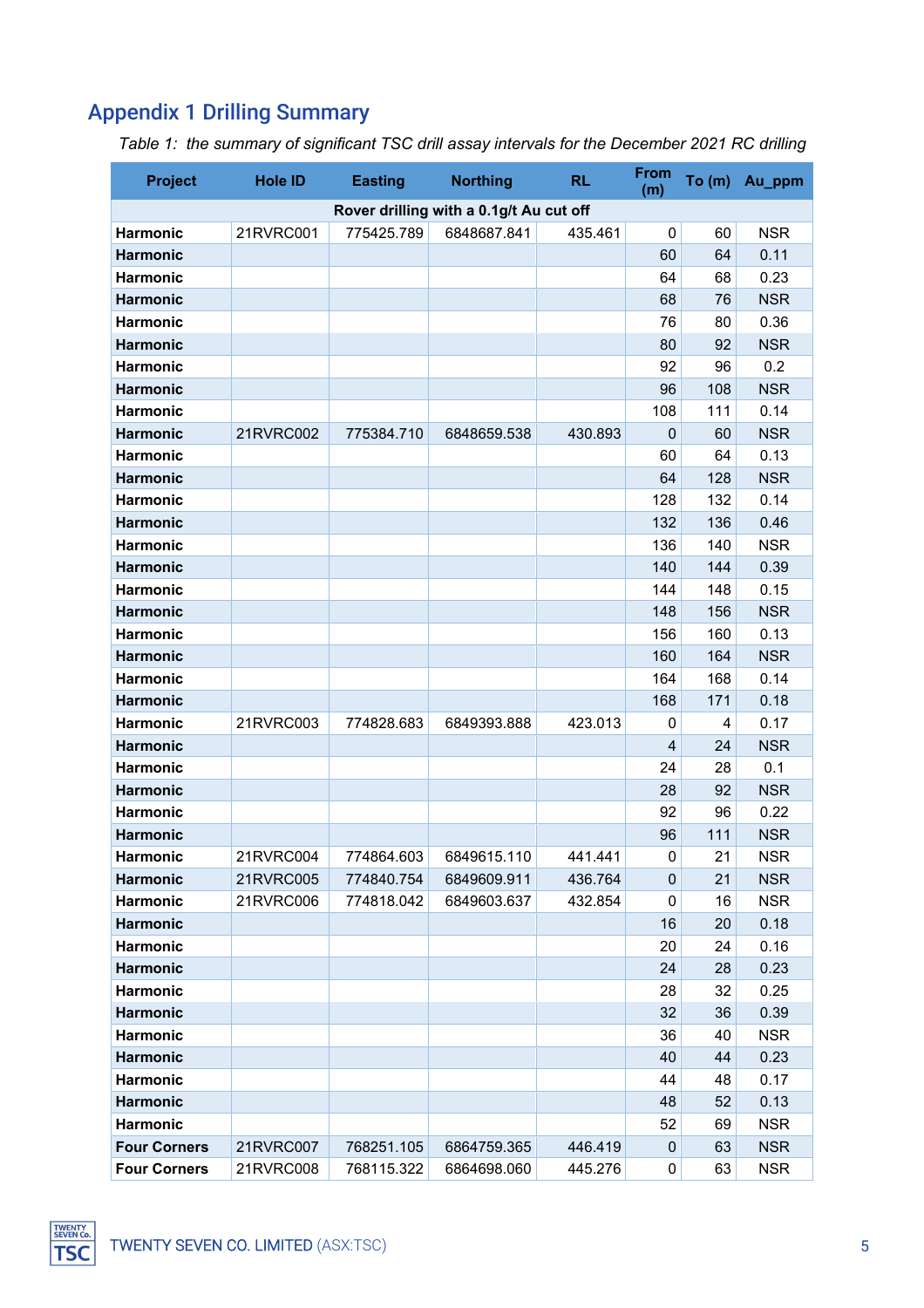| <b>Four Corners</b> | 21RVRC009 | 767979.867 | 6864632.677 | 444.758 | 0              | 63             | <b>NSR</b> |
|---------------------|-----------|------------|-------------|---------|----------------|----------------|------------|
| <b>Four Corners</b> | 21RVRC010 | 768324.502 | 6864633.472 | 442.510 | 0              | 4              | <b>NSR</b> |
| <b>Four Corners</b> |           |            |             |         | $\overline{4}$ | 8              | 0.13       |
| <b>Four Corners</b> |           |            |             |         | 8              | 63             | <b>NSR</b> |
| <b>Four Corners</b> | 21RVRC011 | 768177.716 | 6864563.833 | 442.330 | $\mathbf{0}$   | 24             | <b>NSR</b> |
| <b>Four Corners</b> |           |            |             |         | 24             | 28             | 0.18       |
| <b>Four Corners</b> |           |            |             |         | 28             | 63             | <b>NSR</b> |
| <b>Four Corners</b> | 21RVRC012 | 768046.400 | 6864497.067 | 442.147 | 0              | 32             | <b>NSR</b> |
| <b>Four Corners</b> |           |            |             |         | 32             | 36             | 0.26       |
| <b>Four Corners</b> |           |            |             |         | 36             | 63             | <b>NSR</b> |
| <b>Four Corners</b> | 21RVRC013 | 768380.151 | 6864493.132 | 441.393 | 0              | 36             | <b>NSR</b> |
| <b>Four Corners</b> |           |            |             |         | 36             | 40             | 0.11       |
| <b>Four Corners</b> |           |            |             |         | 40             | 51             | <b>NSR</b> |
| <b>Four Corners</b> | 21RVRC014 | 768251.517 | 6864429.307 | 439.797 | 0              | 51             | <b>NSR</b> |
| <b>Four Corners</b> | 21RVRC015 | 768111.599 | 6864369.709 | 438.805 | 0              | 63             | <b>NSR</b> |
| <b>Blue Hills</b>   | 21RVRC016 | 770130.021 | 6860230.203 | 420.756 | 0              | 63             | <b>NSR</b> |
| <b>Blue Hills</b>   | 21RVRC017 | 770073.192 | 6860353.903 | 422.205 | 0              | 63             | <b>NSR</b> |
| <b>Blue Hills</b>   | 21RVRC018 | 770003.055 | 6860486.467 | 424.873 | 0              | 8              | <b>NSR</b> |
| <b>Blue Hills</b>   |           |            |             |         | 8              | 12             | 0.11       |
| <b>Blue Hills</b>   |           |            |             |         | 12             | 63             | <b>NSR</b> |
| <b>Blue Hills</b>   | 21RVRC019 | 769704.100 | 6860015.787 | 421.443 | 0              | 99             | <b>NSR</b> |
| <b>Blue Hills</b>   | 21RVRC020 | 769648.786 | 6860199.012 | 428.889 | 0              | 94             | <b>NSR</b> |
| <b>Blue Hills</b>   | 21RVRC021 | 769593.693 | 6860298.552 | 425.142 | $\mathbf{0}$   | 63             | <b>NSR</b> |
| <b>Blue Hills</b>   |           |            |             |         | 96             | 99             | 0.26       |
| <b>Four Corners</b> | 21RVRC022 | 768895.314 | 6861735.023 | 428.663 | $\mathbf 0$    | 48             | <b>NSR</b> |
| <b>Four Corners</b> |           |            |             |         | 48             | 52             | 0.39       |
| <b>Four Corners</b> |           |            |             |         | 52             | 56             | 0.54       |
| <b>Four Corners</b> |           |            |             |         | 56             | 69             | <b>NSR</b> |
| <b>Four Corners</b> | 21RVRC023 | 769027.789 | 6861801.794 | 435.681 | $\mathbf 0$    | $\overline{4}$ | <b>NSR</b> |
| <b>Four Corners</b> |           |            |             |         | 4              | 8              | 0.25       |
| <b>Four Corners</b> |           |            |             |         | 8              | 12             | 0.2        |
| <b>Four Corners</b> |           |            |             |         | 12             | 60             | <b>NSR</b> |
| <b>Four Corners</b> | 21RVRC024 | 768963.339 | 6861936.716 | 434.076 | 0              | 63             | <b>NSR</b> |
| <b>Four Corners</b> | 21RVRC025 | 768825.351 | 6861877.084 | 429.254 | 0              | 63             | <b>NSR</b> |
| <b>Four Corners</b> | 21RVRC026 | 768695.143 | 6862808.790 | 434.509 | 0              | 63             | <b>NSR</b> |
| <b>Four Corners</b> | 21RVRC027 | 768562.475 | 6862752.766 | 431.527 | 0              | 52             | <b>NSR</b> |
| <b>Four Corners</b> |           |            |             |         | 52             | 56             | 0.22       |
| <b>Four Corners</b> |           |            |             |         | 56             | 63             | <b>NSR</b> |
| <b>Four Corners</b> | 21RVRC028 | 768465.653 | 6862899.669 | 433.410 | 0              | 63             | <b>NSR</b> |
| <b>Four Corners</b> | 21RVRC029 | 768641.015 | 6862952.237 | 441.697 | 0              | 63             | <b>NSR</b> |
| <b>Four Corners</b> | 21RVRC030 | 768554.819 | 6863082.135 | 446.997 | 0              | 63             | <b>NSR</b> |
| <b>Four Corners</b> | 21RVRC031 | 768429.485 | 6863028.484 | 438.613 | 0              | 63             | <b>NSR</b> |

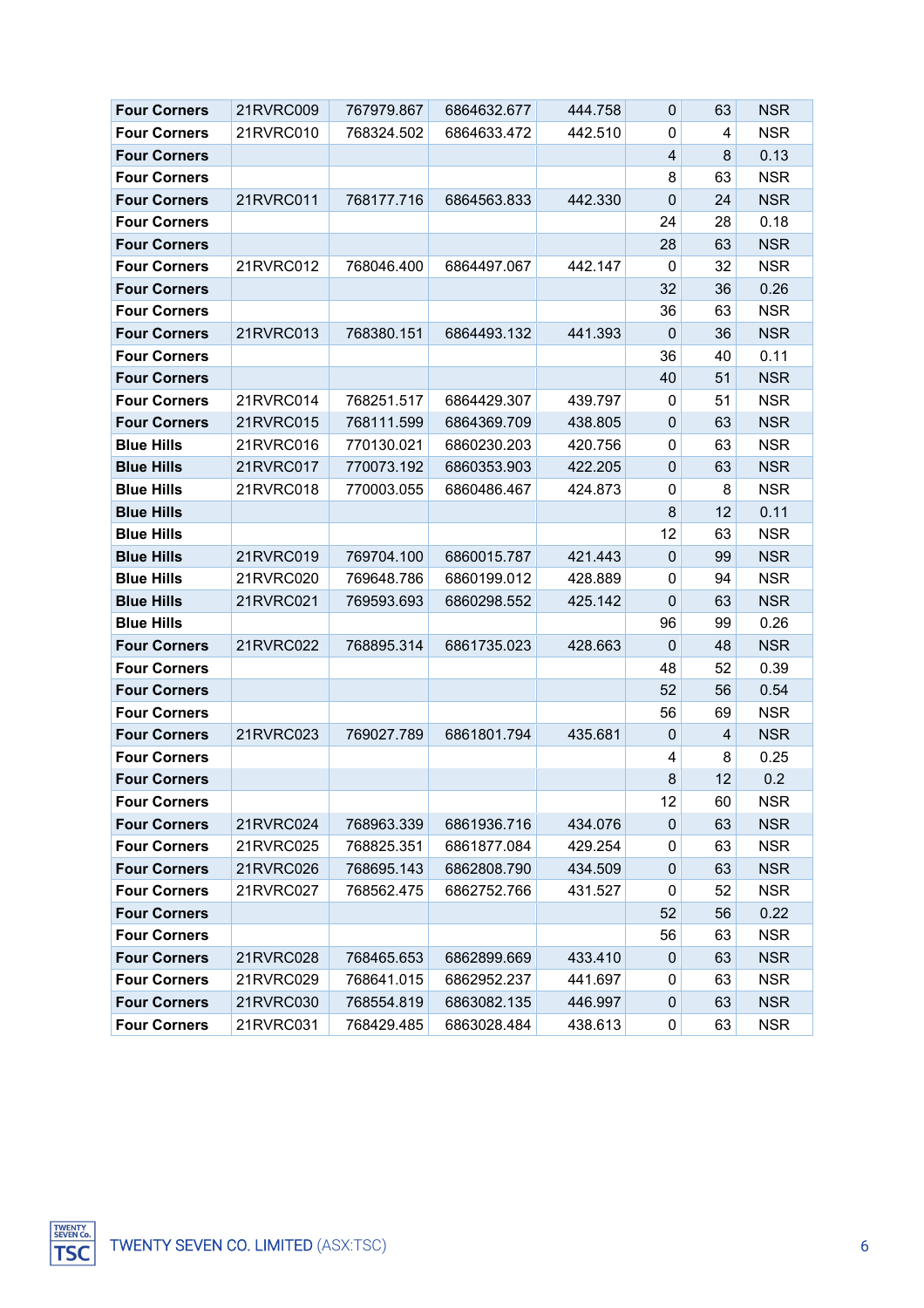# JORC Code 2012 Edition Summary (Table 1) – Rover Gold RC Drilling December 2021

#### *Section 1 Sampling Techniques and Data*

(Criteria in this section apply to all succeeding sections.)

| <b>Criteria</b>                 | <b>JORC Code explanation</b>                                                                                                                                                                                                                                                                                                                                                                                                                                                                    | <b>Commentary</b>                                                                                                                                                                                                                                                                                                                                                                                                            |
|---------------------------------|-------------------------------------------------------------------------------------------------------------------------------------------------------------------------------------------------------------------------------------------------------------------------------------------------------------------------------------------------------------------------------------------------------------------------------------------------------------------------------------------------|------------------------------------------------------------------------------------------------------------------------------------------------------------------------------------------------------------------------------------------------------------------------------------------------------------------------------------------------------------------------------------------------------------------------------|
| <b>Sampling</b><br>techniques   | • Nature and quality of sampling (eg cut channels, random chips, or<br>specificspecialised industry standard measurement tools appropriate to<br>the minerals under investigation, such as down hole gamma sondes, or<br>handheld XRF instruments, etc). These examples should not be taken<br>as limiting the broad meaning of sampling.                                                                                                                                                       | Reverse circulation (RC) percussion drill chips collected through a<br>cycloneand cone splitter at 1m intervals and placed in a corresponding<br>pre-numbered bag                                                                                                                                                                                                                                                            |
|                                 | • Include reference to measures taken to ensure sample representivity and<br>the appropriate calibration of any measurement tools or systems used.                                                                                                                                                                                                                                                                                                                                              | Splitter is cleaned regularly during drilling.<br>Splitter is cleaned and levelled and the start of each hole.                                                                                                                                                                                                                                                                                                               |
|                                 | • Aspects of the determination of mineralisation that are Material to<br>the Public Report.                                                                                                                                                                                                                                                                                                                                                                                                     | Mineralisation determined qualitatively through rock type, vein style<br>and type, alteration, minerals present, sulphides present, weathering,<br>colour, foliation, texture and grain size.<br>Mineralisation determined quantitatively via assay (1m or 4m intervals)<br>split and pulverised before using a 50g Fire assay with AAS for gold. Multi<br>element results are still pending at the time of the announcement |
|                                 | • In cases where 'industry standard' work has been done this would be<br>relatively simple (eg 'reverse circulation drilling was used to obtain 1 m<br>samples from which 3 kg was pulverised to produce a 30 g charge for<br>fire assay'). In other cases more explanation may be required, such as<br>where there is coarse gold that has inherent sampling problems.<br>Unusual commodities or mineralisation types (eg submarine nodules)<br>may warrantdisclosure of detailed information. | Reverse circulation drilling was used to obtain 1 m samples from which<br>an average of 2.51kg was pulverised to produce a 50 g charge for fire<br>assay'.<br>RC samples pulverized to 75 um                                                                                                                                                                                                                                 |
| <b>Drilling</b><br>techniques   | • Drill type (eg core, reverse circulation, open-hole hammer, rotary air<br>blast, auger, Bangka, sonic, etc) and details (eg core diameter, triple or<br>standardtube, depth of diamond tails, face-sampling bit or other type,<br>whether core<br>is oriented and if so, by what method, etc).                                                                                                                                                                                                | Drilling was completed using a Schramm T685 Truck mounted drill rig with<br>an external booster, a 146-147mm diameter face sampling bit was used.                                                                                                                                                                                                                                                                            |
| <b>Drill sample</b><br>recovery | • Method of recording and assessing core and chip sample recoveries<br>andresults assessed.                                                                                                                                                                                                                                                                                                                                                                                                     | RC drill chip recoveries recorded at the time of logging and stored<br>in a database. Samples have also been weighted at the lab                                                                                                                                                                                                                                                                                             |
|                                 | • Measures taken to maximise sample recovery and<br>ensure<br>representativenature of the samples.                                                                                                                                                                                                                                                                                                                                                                                              | RC Drilling: sample splitter is cleaned at the end of each rod to ensure<br>no sample contamination.                                                                                                                                                                                                                                                                                                                         |
|                                 |                                                                                                                                                                                                                                                                                                                                                                                                                                                                                                 | • Wet samples due to excess ground water were noted when present.                                                                                                                                                                                                                                                                                                                                                            |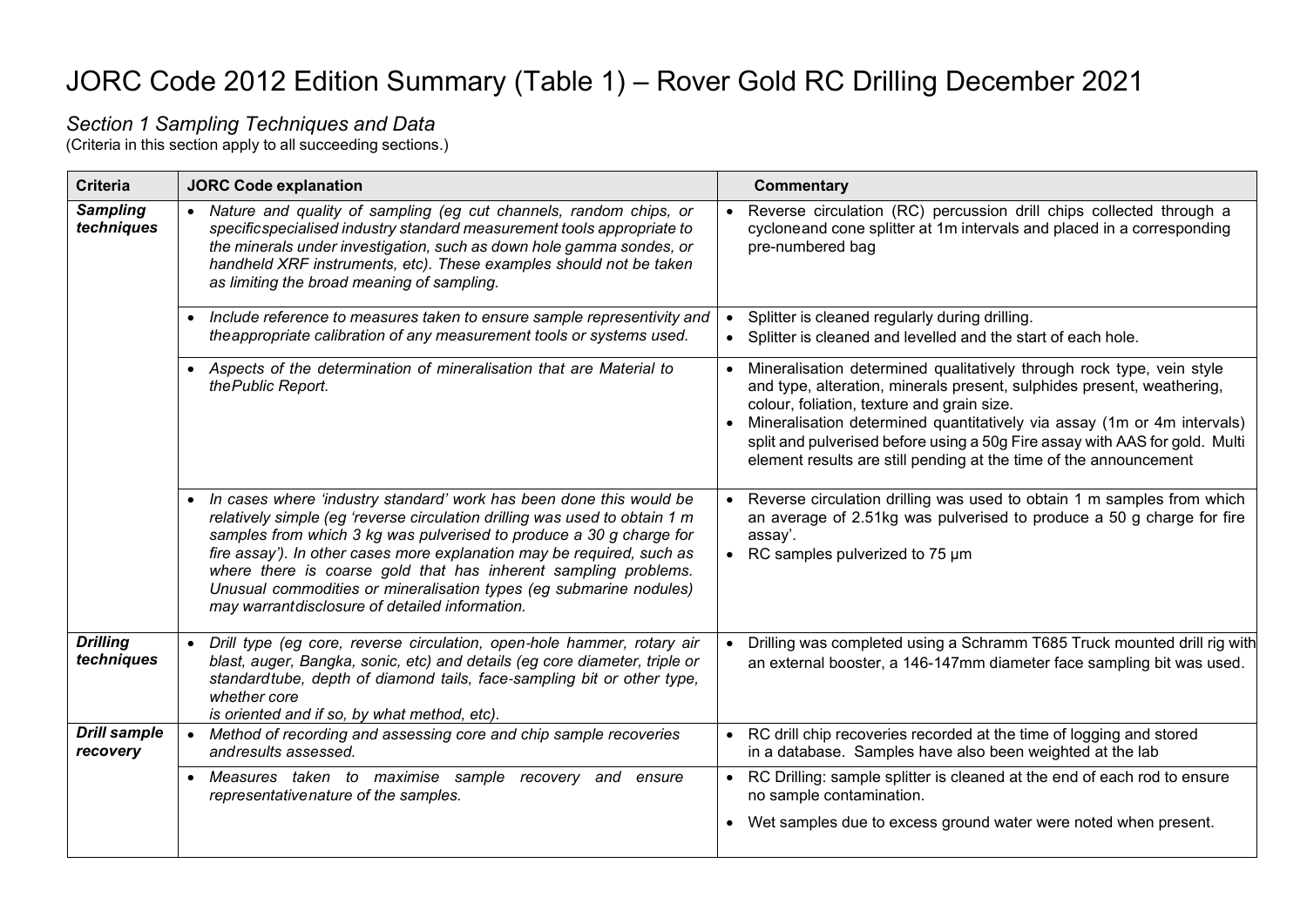| <b>Criteria</b>                         | <b>JORC Code explanation</b>                                                                                                                                                                               | Commentary                                                                                                                                                                                                                                                                                                                                                                                                                                                                                                                                                                                                                                                                                                |
|-----------------------------------------|------------------------------------------------------------------------------------------------------------------------------------------------------------------------------------------------------------|-----------------------------------------------------------------------------------------------------------------------------------------------------------------------------------------------------------------------------------------------------------------------------------------------------------------------------------------------------------------------------------------------------------------------------------------------------------------------------------------------------------------------------------------------------------------------------------------------------------------------------------------------------------------------------------------------------------|
| <b>Drill sample</b><br>recovery         | Whether a relationship exists between sample recovery and grade<br>and whether sample bias may have occurred due to preferential<br>loss/gain of fine/coarse material.                                     | There is no known relationship between sample recovery. Sample<br>recovery was good for the entire drill program with the average sample<br>weight being 2.51kg.                                                                                                                                                                                                                                                                                                                                                                                                                                                                                                                                          |
| Logging                                 | Whether core and chip samples have been geologically and<br>geotechnically logged to a level of detail to support appropriate Mineral<br>Resource<br>estimation, mining studies and metallurgical studies. | Holes logged to a level of detail to support future Mineral<br>Resource Estimation.                                                                                                                                                                                                                                                                                                                                                                                                                                                                                                                                                                                                                       |
|                                         | Whether logging is qualitative or quantitative in nature. Core (or<br>costean, channel, etc) photography.                                                                                                  | Drill hole logging is qualitative.<br>All RC holes are chipped and archived.                                                                                                                                                                                                                                                                                                                                                                                                                                                                                                                                                                                                                              |
|                                         | The total length and percentage of the relevant intersections logged.                                                                                                                                      | • All holes are logged for the entire length of hole.                                                                                                                                                                                                                                                                                                                                                                                                                                                                                                                                                                                                                                                     |
| Sub-<br>sampling                        | If core, whether cut or sawn and whether quarter, half or all core taken.                                                                                                                                  | $\bullet$ N/A                                                                                                                                                                                                                                                                                                                                                                                                                                                                                                                                                                                                                                                                                             |
| techniques<br>and sample<br>preparation | • If non-core, whether riffled, tube sampled, rotary split, etc and<br>whethersampled wet or dry.                                                                                                          | • RC drill utilised a cone splitter.<br>Sample condition (wet, dry or damp) is recorded at the time of logging<br>with all samples were recorded as being dry.                                                                                                                                                                                                                                                                                                                                                                                                                                                                                                                                            |
|                                         | • For all sample types, the nature, quality and appropriateness of the<br>sample preparation technique.                                                                                                    | Industry standard practices were applied. The entire ~3kg RC sample<br>is pulverized to 75um (85% passing).                                                                                                                                                                                                                                                                                                                                                                                                                                                                                                                                                                                               |
|                                         | Quality control procedures adopted for all sub-sampling stages to<br>maximiserepresentivity of samples.                                                                                                    | Blanks were inserted in to the sampling sequence at 20 bag<br>intervals.<br>• All 1 meter RC samples were sampled on a dual cone splitter with 1 calico<br>on each side of the splitter and labeled bag "A" and bag "B".<br>• A 4m composite samples was taken on ever 4 samples to reduce<br>assay costs which were labeled with bag "C"<br>• If mineralisation > 0.2g/t Au is identified within the "C" bag then<br>the "A" bag will be sampled.<br>• If mineralisation is identified within the "A" bag then the "B" bag<br>will be sampled which will become a duplicate sample.<br>Pulp duplicates taken at the pulverising stage and selective<br>repeats conducted at the laboratories discretion. |
|                                         | Measures taken to ensure that the sampling is representative of the in<br>situ material collected, including for instance results for field<br>duplicate/second-half sampling.                             | Duplicate samples taken ever meter (bag "A" and bag "B") however no<br>duplicate samples taken at the time of drilling. If any mineralisation is<br>identified from the "A" assays then the "B" bag will be sampled                                                                                                                                                                                                                                                                                                                                                                                                                                                                                       |
|                                         | Whether sample sizes are appropriate to the grain size of the material<br>beingsampled.                                                                                                                    | Sample size appropriate for grain size of samples material.                                                                                                                                                                                                                                                                                                                                                                                                                                                                                                                                                                                                                                               |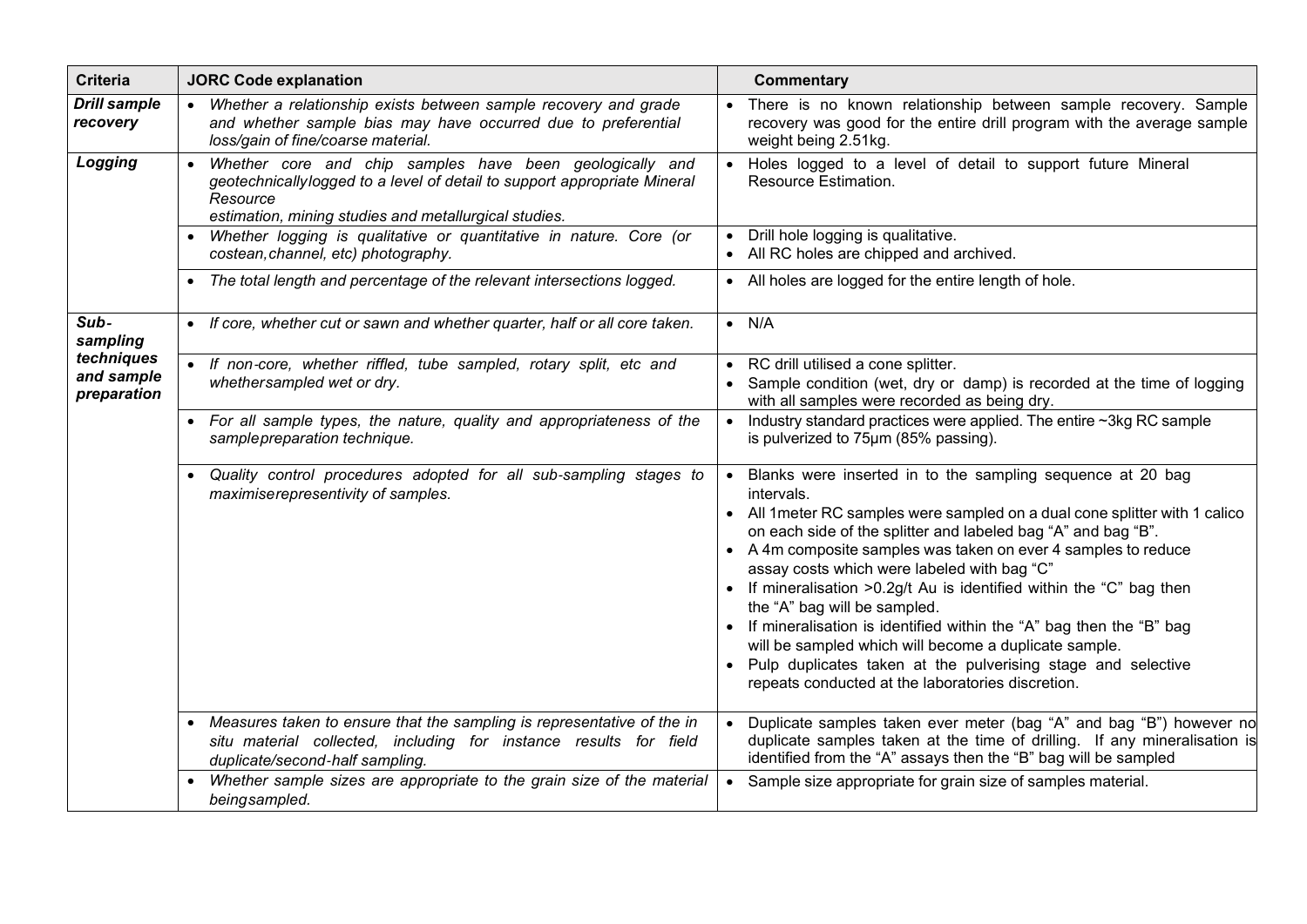| <b>Criteria</b>                                               | <b>JORC Code explanation</b>                                                                                                                                                                                                              | <b>Commentary</b>                                                                                                                                                                                                                                                                                                                                                                                                                                                                            |
|---------------------------------------------------------------|-------------------------------------------------------------------------------------------------------------------------------------------------------------------------------------------------------------------------------------------|----------------------------------------------------------------------------------------------------------------------------------------------------------------------------------------------------------------------------------------------------------------------------------------------------------------------------------------------------------------------------------------------------------------------------------------------------------------------------------------------|
| <b>Quality of</b><br>assay data<br>and<br>laboratory<br>tests | The nature, quality and appropriateness of the assaying and laboratory<br>procedures used and whether the technique is considered partial or<br>total.                                                                                    | Fire assay with AAS finish by Jinning Perth was used, which and is a total<br>digest technique.                                                                                                                                                                                                                                                                                                                                                                                              |
|                                                               | For geophysical tools, spectrometers, handheld XRF instruments, etc, the<br>parameters used in determining the analysis including instrument make<br>and model, reading times, calibrations factors applied and their derivation,<br>etc. | No geophysical instruments used.                                                                                                                                                                                                                                                                                                                                                                                                                                                             |
|                                                               | Nature of quality control procedures adopted (eg standards, blanks,<br>duplicates, external laboratory checks) and whether acceptable levels<br>ofaccuracy (ie lack of bias) and precision have been established.                         | Blanks are inserted in the field at approximately 1 ever 20 samples<br>$\bullet$<br>The duplicate "B" samples will be taken where deemed appropriate<br>Lab pulp duplicates are taken on average 1 in every 20 samples.<br>$\bullet$<br>Accuracy and precision levels have been determined to be satisfactory<br>afteranalysis of these QAQC samples.                                                                                                                                        |
| <b>Verification</b><br><b>of</b>                              | • The verification of significant intersections by either independent<br>oralternative company personnel.                                                                                                                                 | All significant intercepts have been verified by the CP<br>$\bullet$                                                                                                                                                                                                                                                                                                                                                                                                                         |
| <b>Sampling</b>                                               | • The use of twinned holes.                                                                                                                                                                                                               | No twinned holes were drilled during this drill program.<br>$\bullet$                                                                                                                                                                                                                                                                                                                                                                                                                        |
| andassaying                                                   | · Documentation of primary data, data entry procedures, data<br>verification, data storage (physical and electronic) protocols.                                                                                                           | Holes are digitally logged in the field and data is collected in auto<br>$\bullet$<br>validating excel spreadsheets. These sheets were loaded into an<br>SQL Database and further validation steps were taken.<br>The responsible geologist makes the DBA aware of any errors and/or<br>omissions to the database and the corrections (if required) are<br>corrected in the database immediately.<br>Visual checks of data are completed within micromine software by<br>company geologists. |
|                                                               | • Discuss any adjustment to assay data.                                                                                                                                                                                                   | No adjustments or calibrations are made to any of the assay data recorded<br>$\bullet$<br>in the database.                                                                                                                                                                                                                                                                                                                                                                                   |
| <b>Location of</b><br>datapoints                              | Accuracy and quality of surveys used to locate drill holes (collar and<br>down-hole surveys), trenches, mine workings and other locations used<br>in Mineral<br>Resource estimation.                                                      | All drill hole collars are picked up using accurate DGPS survey control by<br>an outside contractor.<br>All down hole surveys are collected using downhole gyro surveying<br>techniques provided by the drilling contractors                                                                                                                                                                                                                                                                 |
|                                                               | Specification of the grid system used.<br>$\bullet$                                                                                                                                                                                       | Holes are located in MGA94 Zone 50.<br>$\bullet$                                                                                                                                                                                                                                                                                                                                                                                                                                             |
|                                                               | • Quality and adequacy of topographic control.                                                                                                                                                                                            | Estimated RLs were assigned during drilling and were corrected after<br>the holes were picked up by the survey contractor.                                                                                                                                                                                                                                                                                                                                                                   |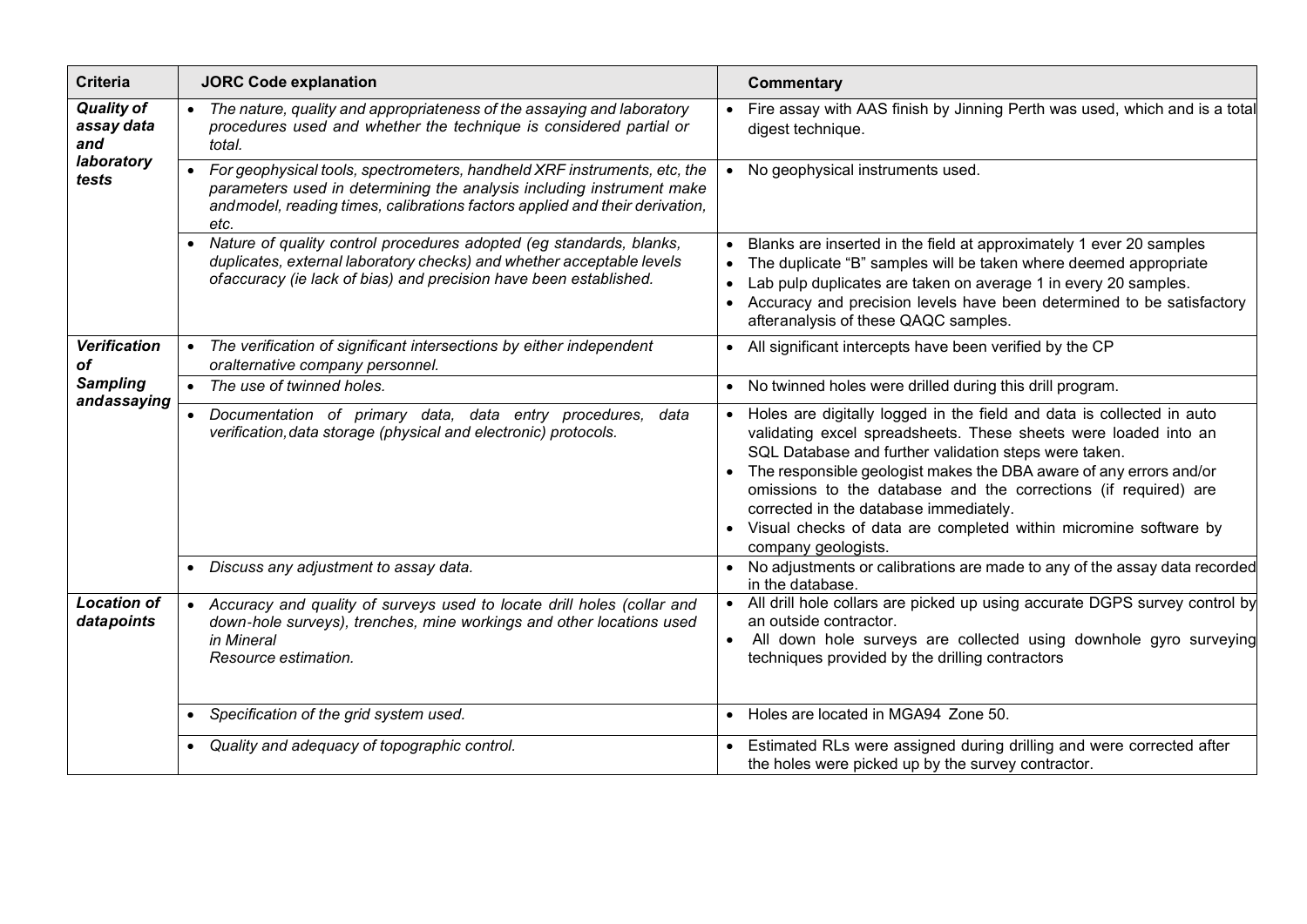| <b>Criteria</b>                                                           | <b>JORC Code explanation</b>                                                                                                                                                                                                             | <b>Commentary</b>                                                                                                                                                                                                                                                                                                                                                                                                                                                                                                                                               |
|---------------------------------------------------------------------------|------------------------------------------------------------------------------------------------------------------------------------------------------------------------------------------------------------------------------------------|-----------------------------------------------------------------------------------------------------------------------------------------------------------------------------------------------------------------------------------------------------------------------------------------------------------------------------------------------------------------------------------------------------------------------------------------------------------------------------------------------------------------------------------------------------------------|
| Data spacing<br>and                                                       | Data spacing for reporting of Exploration Results.                                                                                                                                                                                       | • Holes were drilled on a variable collar spacing.                                                                                                                                                                                                                                                                                                                                                                                                                                                                                                              |
| distribution                                                              | Whether the data spacing and distribution is sufficient to establish<br>the degree of geological and grade continuity appropriate for the<br>Mineral Resource and Ore Reserve estimation procedure(s) and<br>classifications<br>applied. | At the current stage of exploration, drill spacing is suitable to give<br>$\bullet$<br>confidence in the position of mineralisation, however the area is not<br>yet progressed to the point of Resource Estimation.                                                                                                                                                                                                                                                                                                                                             |
| <b>Data spacing</b><br>and<br>distribution                                | Whether sample compositing has been applied.                                                                                                                                                                                             | Sample composites (4m) have been taken on ever hole. Where the 4m<br>comps return >0.2g/t Au then the corresponding 1m splits will be<br>sampled                                                                                                                                                                                                                                                                                                                                                                                                                |
| <b>Orientation</b><br>of datain<br>relation to<br>geological<br>structure | Whether the orientation of sampling achieves unbiased sampling of<br>possible structures and the extent to which this is known, considering the<br>deposit type.                                                                         | The drilling is orientated orthogonal to the interpreted strike and dip of the<br>mineralisation and is considered to give unbiased sampling.                                                                                                                                                                                                                                                                                                                                                                                                                   |
|                                                                           | If the relationship between the drilling orientation and the orientation of<br>keymineralised structures is considered to have introduced a sampling<br>bias, this should be assessed and reported if material.                          | No orientation bias is evident                                                                                                                                                                                                                                                                                                                                                                                                                                                                                                                                  |
| <b>Sample</b><br>security                                                 | • The measures taken to ensure sample security.                                                                                                                                                                                          | All samples are selected and bagged in sequentially numbered calico<br>bags and grouped into larger polyweave bags and cable tied. Polyweave<br>bags are then placed into larger bulka bags with a sample submission<br>sheet place inside and within the sample sleeve on the outside of the<br>bulka bag and then tied shut. Company details and delivery address<br>details are written on the side of the bag and were driven to either the<br>Kalgoorlie or Perth labs by company personnel and a third sample<br>submission sheet was emailed to the lab. |
| <b>Audits or</b><br>reviews                                               | • The results of any audits or reviews of sampling techniques and data.                                                                                                                                                                  | No external audits have been completed to date.                                                                                                                                                                                                                                                                                                                                                                                                                                                                                                                 |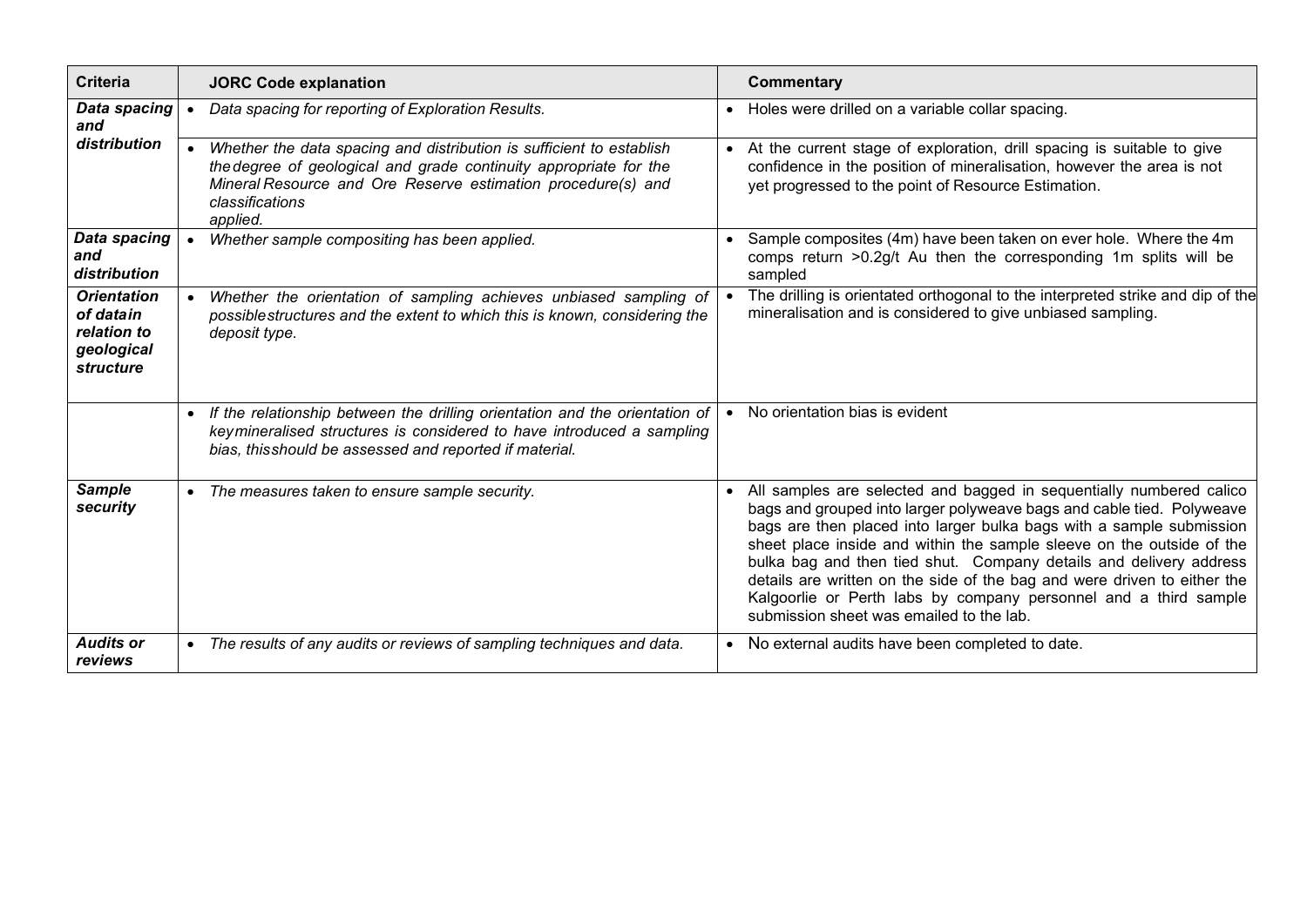#### *Section 2 Reporting of Exploration Results*

(Criteria listed in the preceding section also apply to this section.)

| <b>Criteria</b>                                   | <b>JORC Code explanation</b>                                                                                                                                                                                                                                                                                                                                 | <b>Commentary</b>                                                                                                                                                                                                                                                                                                                                                                                                                                                                                                                                                                                                                                                                                                                                                                                                                                                                                                                                                                                                                                                                                                                                                                                                                             |
|---------------------------------------------------|--------------------------------------------------------------------------------------------------------------------------------------------------------------------------------------------------------------------------------------------------------------------------------------------------------------------------------------------------------------|-----------------------------------------------------------------------------------------------------------------------------------------------------------------------------------------------------------------------------------------------------------------------------------------------------------------------------------------------------------------------------------------------------------------------------------------------------------------------------------------------------------------------------------------------------------------------------------------------------------------------------------------------------------------------------------------------------------------------------------------------------------------------------------------------------------------------------------------------------------------------------------------------------------------------------------------------------------------------------------------------------------------------------------------------------------------------------------------------------------------------------------------------------------------------------------------------------------------------------------------------|
| <b>Mineral tenement and</b><br>land tenure status | Type, reference name/number, location and ownership<br>including agreements or material issues with third parties<br>such as joint ventures, partnerships, overriding royalties,<br>native title interests, historical sites, wilderness or national<br>park and environmental settings.<br>• The security of the tenure held at the time of reporting along | • The tenement referred to in this release is E57/1085 is owned by TSC<br>Exploration Pty Ltd, a wholly owned subsidiary of Twenty Seven Co.<br>Limited.<br>• E57/1085 was granted on 12/12/2018 and consists of 70 blocks.<br>• Tenement E57/1120 was granted on 16/9/19 to Twenty Seven Co.<br>Limited. • Tenement E57/1134 is in application and owned by TSC<br>Exploration Pty Ltd a wholly owned subsidiary of Twenty Seven Co.<br>Limited<br>• Currently the tenements are in good standing. There are no known                                                                                                                                                                                                                                                                                                                                                                                                                                                                                                                                                                                                                                                                                                                        |
|                                                   | with any known impediments to obtaining a licence to<br>operate in the area.                                                                                                                                                                                                                                                                                 | impediments to operate in the area.                                                                                                                                                                                                                                                                                                                                                                                                                                                                                                                                                                                                                                                                                                                                                                                                                                                                                                                                                                                                                                                                                                                                                                                                           |
| <b>Exploration done by</b><br>other parties       | • Acknowledgment and appraisal of exploration by other<br>parties.                                                                                                                                                                                                                                                                                           | Rover Project, WA - The historic tenure reports indicated that:<br>• Austminex NL held the historic tenement EL57/223, E7/224 E57/357<br>between 1996 and 1998. During that time the Bulga Downs Project<br>consisted of; regolith mapping, laterite sampling, soil sampling, rock chip<br>sampling, RAB drilling, aero-magnetics.<br>Mindax limited held the historic tenement E29/534 between 20 November<br>2004 and 19 November 2008. During that time the Bulga Downs Project<br>consisted of; soil sampling, airborne magnetic-radiometric, rock chip<br>sampling and RC drilling.<br>• Mindax limited held the historic tenement E29/533 between 21 February<br>2005 and 15 November 2010. During that time the Bulga Downs Project<br>consisted of; aeromagnetic survey, soil sampling, rock chip sampling and<br>RC drilling.<br>Mindax Limited held historic tenement E57/551 from 2003 to 2008. Work<br>completed included soil and rock chip sampling, RAB / RC drilling.<br>• Cliffs Asia Pacific Iron Ore Pty Limited held the historic tenement<br>E57/803-I between 31 May 2010 and 25th June 2014. During that time<br>the Maynard Project consisted of; RC drilling, geological mapping and<br>rock chip sampling tenements |
| Geology                                           | • Deposit type, geological setting and style of mineralisation.                                                                                                                                                                                                                                                                                              | • The Rover Project is an Archean aged gold project with common host<br>rocks including komatiite, heavily sheared and talc altered ultramafics, as<br>well as the quartz veins which host the mineralisation.                                                                                                                                                                                                                                                                                                                                                                                                                                                                                                                                                                                                                                                                                                                                                                                                                                                                                                                                                                                                                                |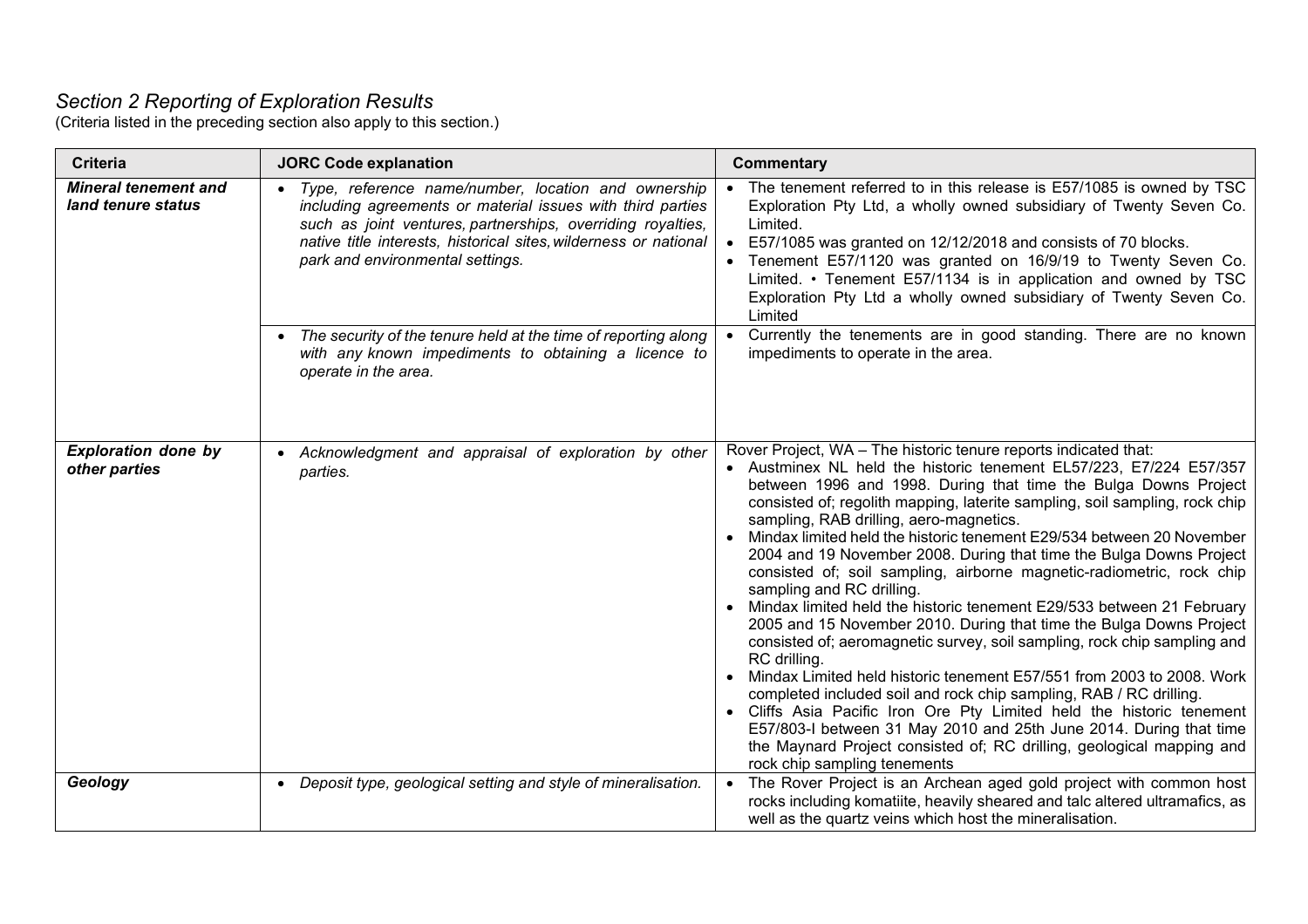| <b>Drill hole</b><br><b>Information</b>                                             | • A summary of all information material to the understanding<br>of the exploration results including a tabulation of the<br>following information for allMaterial drill holes:<br>• easting and northing of the drill hole collar<br>elevation or RL (Reduced Level - elevation above<br>sea level in metres) of the drill hole collar<br>dip and azimuth of the hole<br>down hole length and interception depth<br>hole length.                                   | • Please refer to Table 1 which can be found in the main body of the text.                                                                                                                                                                                                                                                                                                        |
|-------------------------------------------------------------------------------------|--------------------------------------------------------------------------------------------------------------------------------------------------------------------------------------------------------------------------------------------------------------------------------------------------------------------------------------------------------------------------------------------------------------------------------------------------------------------|-----------------------------------------------------------------------------------------------------------------------------------------------------------------------------------------------------------------------------------------------------------------------------------------------------------------------------------------------------------------------------------|
|                                                                                     | • If the exclusion of this information is justified on the basis<br>that the information is not Material and this exclusion does<br>not detract from the understanding of the report, the<br>Competent Person should clearly explain<br>why this is the case.                                                                                                                                                                                                      | • All current holes are addressed in Table 1.                                                                                                                                                                                                                                                                                                                                     |
| Data aggregation<br>methods                                                         | • In reporting Exploration Results, weighting averaging<br>techniques, maximum and/or minimum grade truncations<br>(eg cutting of high grades) and cut-off grades are usually<br>Material and should be stated.                                                                                                                                                                                                                                                    | • No top-cuts have been applied when reporting results.                                                                                                                                                                                                                                                                                                                           |
| <b>Criteria</b>                                                                     | Where aggregate intercepts incorporate short lengths of<br>high grade results and longer lengths of low grade results,<br>the procedure used for such aggregation should be stated<br>and some typical examples of such aggregations should be<br>shown in detail.                                                                                                                                                                                                 | Length weighted averaging is used to determine intercept grades. Intercepts<br>include all assays above 0.2 g/t with a maximum 3 meters included waste.                                                                                                                                                                                                                           |
| Data aggregation<br>methods<br><b>Relationship between</b><br>mineralisation widths | The assumptions used for any reporting of metal equivalent<br>values should be clearly stated.                                                                                                                                                                                                                                                                                                                                                                     | • No metal equivalent values are used for reporting exploration results.                                                                                                                                                                                                                                                                                                          |
| and interceptlengths<br><b>Diagrams</b>                                             | • These relationships are particularly important in the<br>reporting of Exploration Results.<br>• If the geometry of the mineralisation with respect to the drill<br>hole angle isknown, its nature should be reported.<br>• If it is not known and only the down hole lengths are<br>reported, there shouldbe a clear statement to this effect (eg<br>'down hole length, true width not known').<br>• Appropriate maps and sections (with scales) and tabulations | • The exact geometry and thickness of the mineralisation is variable due to<br>the nature of the deposit, however the<br>• deposit has a reasonably consistent dip around 355 degrees. Holes are<br>close to perpendicular to the strike and at -60 dip would result in intercepts<br>slightly longer than perpendicular/true thickness.<br>• Refer to body of this announcement. |
|                                                                                     | of intercepts should be included for any significant discovery<br>being reported These shouldinclude, but not be limited to a<br>plan view of drill hole collar locations and<br>• appropriate sectional views.                                                                                                                                                                                                                                                    |                                                                                                                                                                                                                                                                                                                                                                                   |